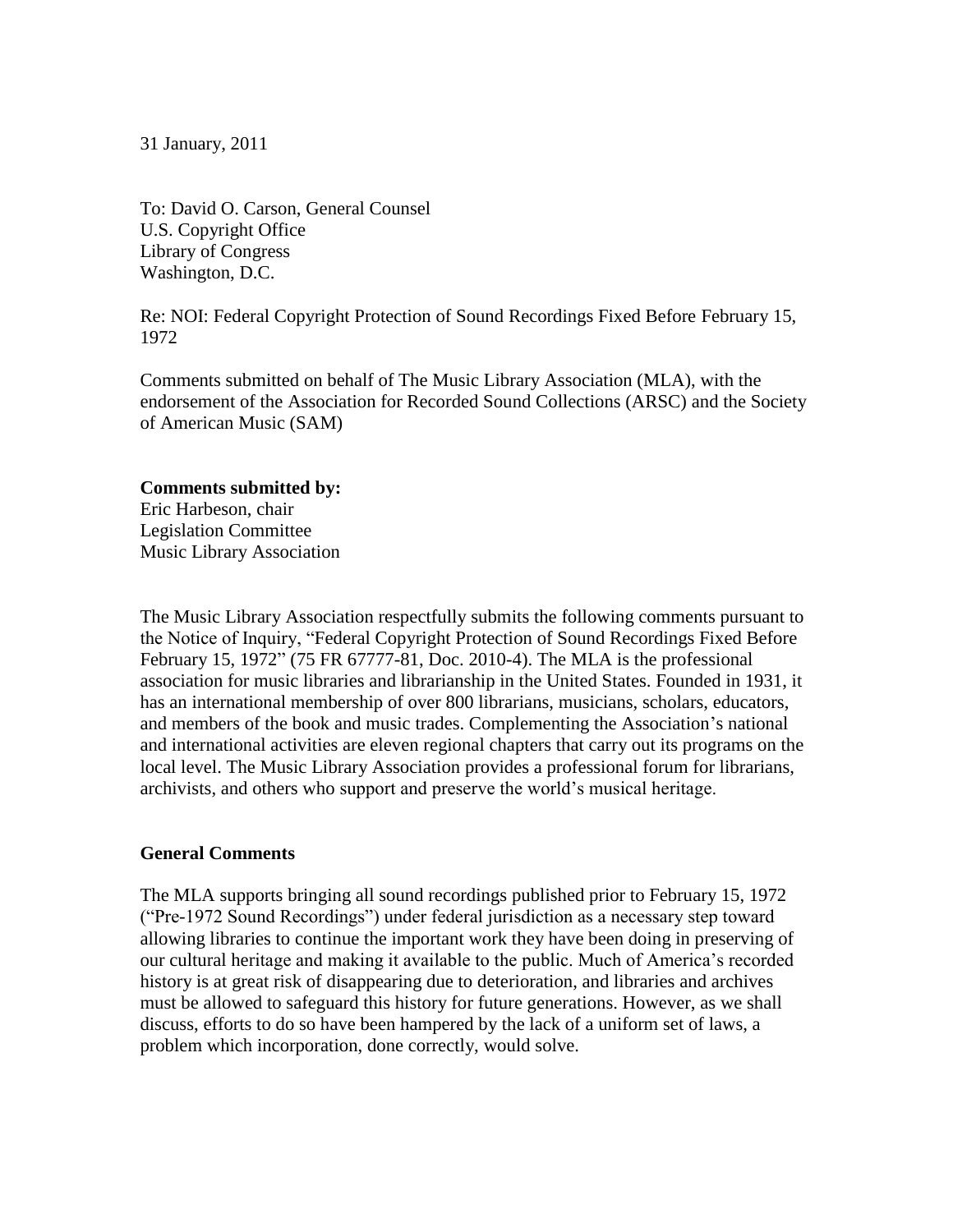Incorporation of all sound recordings into federal law would be a great help to these efforts in several ways. The first is that librarians, and those they serve, would benefit from more consistency and clarity in the law. The current system of laws governing sound recordings under state law is so complex as to be virtually impenetrable. Prior to the 2005 decision in *Capitol v. Naxos*,  $^1$  it was assumed by many (correctly or not) that copyright infringement actions could not be brought against pre-1972 sound recordings, and so digitization programs could safely be conducted on recordings in obsolete formats. Since *Naxos*, confusion over the laws governing sound recordings has proliferated. The laws under which a legal action can be brought vary greatly from state to state, and it is not even always clear which state's laws are applicable. With the exception of the 2009 in-depth study on the copyright laws of ten states supervised by Peter Jaszi, there are no reliable resources which a librarian can consult in matters concerning state sound recordings laws.<sup>2</sup>

Librarians, on the whole, are very mindful of copyright and are frequently advocates for the observance of copyright laws. Frequently copyright holders themselves, librarians very often play an important role in educating the public on the importance of respecting copyright laws, insofar as their patrons prove ill-informed on the subject. However, in the case of sound recordings laws, it is a very complicated, often insurmountable task for librarians to ascertain what the law is. Few librarians have direct access to their institution's already-busy legal counsel; in still fewer cases does the institution retain counsel with copyright expertise.<sup>3</sup> Indeed, MLA members often report that they are called upon to educate their institutional counsel on copyright matters. However, even for librarians trained in legal research, state laws governing copyrights are difficult to identify, and once found, the available literature and case law discussing those laws is at best sparse. As a result, librarians are put into the position of having to make decisions based on little or no concrete information. At the same time, a librarian who makes an incorrect legal decision regarding pre-1972 sound recordings could face penalties which are in many ways more severe than those provided for by federal law. Depending on the state, these penalties could include substantial fines, jail time, or both.

If in-house counsel is not available, librarians frequently turn to colleagues—very often other librarians—with specialized knowledge of copyright, or to online resources such as the Music Library Association's email list, its online *Copyright Guide for Music*  Librarians,<sup>4</sup> or the American Library Association's Copyright Advisory Network.<sup>5</sup> But in

<sup>&</sup>lt;sup>1</sup> See *Capitol Records, Inc. v Naxos of America, inc.* 2005 NY Slip Op 02570 [4 NY3d 540]

<sup>2</sup> See Program on Information Justice and Intellectual Property, American University, *Protection for Pre-1972 Sound Recordings under State law and Its Impact on Use by Nonprofit Institutions: A 10-State Analysis*, (Washington, DC: Council on Library and Information Resources, 2009). Accessed 20 January 2011,<http://www.clir.org/pubs/abstract/pub146abst.html>

<sup>&</sup>lt;sup>3</sup> "Many [librarians] described university counsel offices that were too busy with other pressing legal concerns to answer library questions, whose answers did not necessarily give full weight to library mission, or both.‖ Association of Research Libraries, et al., *Fair Use Challenges in Academic Research Libraries*, (Dec. 20, 2010). Accessed 20 January 2011, [http://www.arl.org/pp/ppcopyright/codefairuse/index.shtml.](http://www.arl.org/pp/ppcopyright/codefairuse/index.shtml): (p.6)

<sup>4</sup> <http://copyright.musiclibraryassoc.org/>

<sup>&</sup>lt;sup>5</sup> <http://librarycopyright.net/>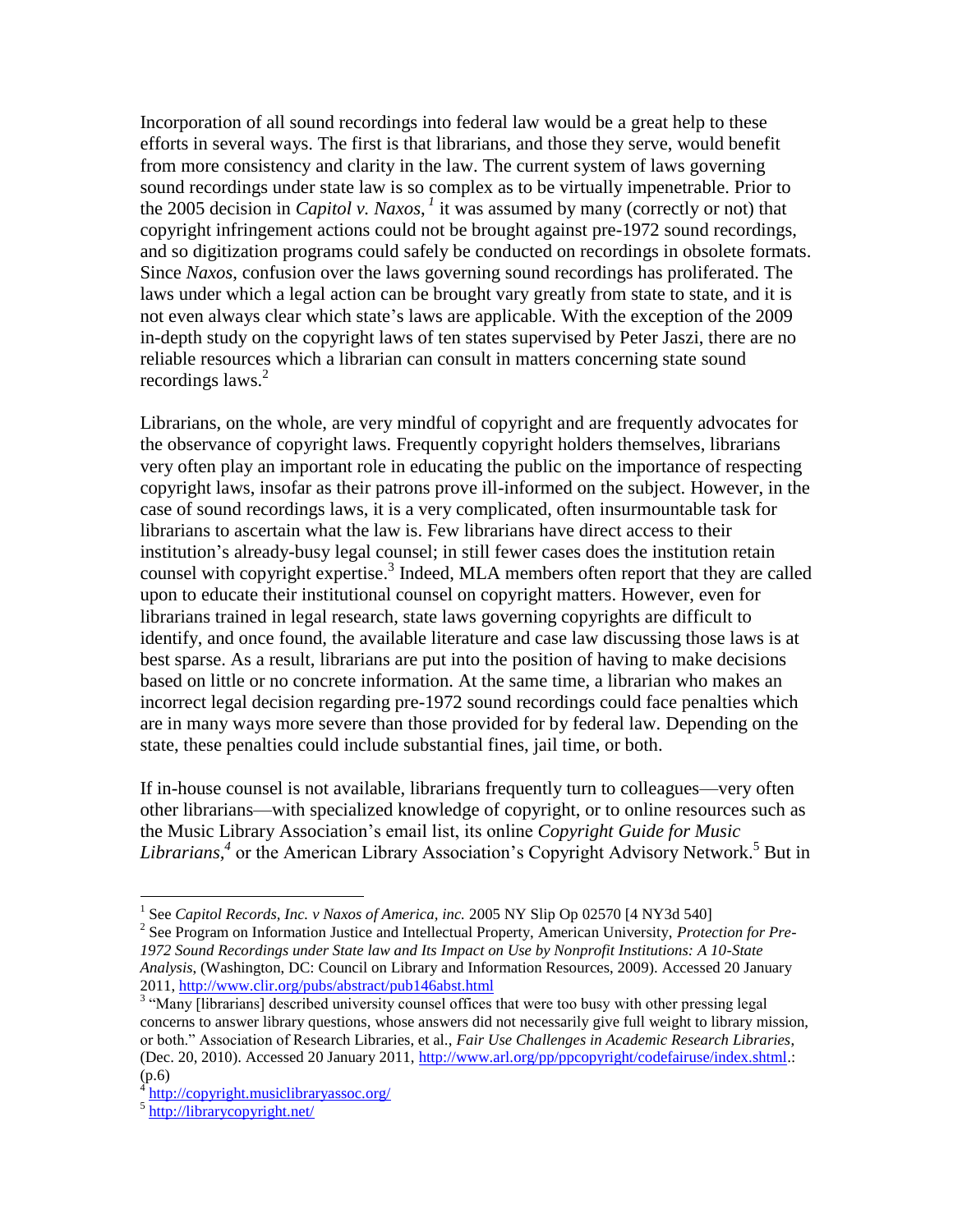regards to researching state sound recordings laws, this proves to be of limited value since the laws' complexities mean few would be able to field questions beyond their home state. In addition to removing the confusion generated by conflicting state laws, an important benefit of folding sound recordings laws into Title 17 would be to allow for much better information sharing among similarly situated professionals.

Without reliable legal information, librarians cannot properly preserve and provide access to their collections. Under these circumstances, too many librarians choose a cautious course, opting not to pursue programs necessary for the management of their collections. Others might decide to pursue preservation programs anyway, despite the possibility that their programs may not be legally sanctioned under state laws. Responsible librarians should not be forced to choose between obeying the law and preserving the recorded heritage placed in their care.

A second reason we support bringing pre-1972 sound recordings under federal law is that confusion surrounding the copyright status of these recordings has made pursuit of funding for preservation projects—including projects determined by librarians to be legal under the applicable state laws—very difficult. At this historical juncture, proper preservation of analog sound recordings requires conversion to a digital format, and digitization with optimally minimal compression, especially from obsolete formats, is expensive. Large-scale digitization of audio collections is often prohibitively expensive even for the best-endowed institutions.

Libraries wishing to preserve their aging sound recordings are at a great disadvantage when pursuing funding for those projects. On the one hand, donors are unlikely to give money to projects whose copyright status is in question. On the other, donors generally expect tangible results which show the funds were spent wisely. This becomes especially important when seeking follow-up grants or permanent institutional funding. Results are typically measured in terms of the project's impact: the number of people who have used the materials, the dissertations, articles or books that are generated from it, etc. A digitization project which saves materials for the future but which cannot make them widely accessible, does not tend to be viewed favorably. Initiatives for photographs or sheet music, which are normally made available to the public online, might generate tens of thousands of site visits per month, bringing visibility to the project (and the donors). Without the ability to offer comparable results, sound recordings libraries are unable to compete for the funds necessary to undertake such projects.<sup>6</sup>

Bringing all sound recordings under federal jurisdiction will bring a significant body of sound recordings (those fixed prior to 1923) into the public domain, allowing libraries and archives to preserve those recordings which are at the greatest risk. The information and storage systems built to support these projects could then be used to support

 6 ―Whether or not a collection will be broadly accessible, once digitized, may be the deciding factor for funding agencies that are interested in supporting that collection's preservation." Rob Bamberger and Sam Brylawski, *The State of Recorded Sound Preservation in the United States: A National Legacy at Risk in the Digital Age,* (Washington, DC: Council on Library and Information Resources, 2010). Accessed 20 January 2011[, http://www.clir.org/pubs/abstract/pub148abst.html:](http://www.clir.org/pubs/abstract/pub148abst.html) (p. 119).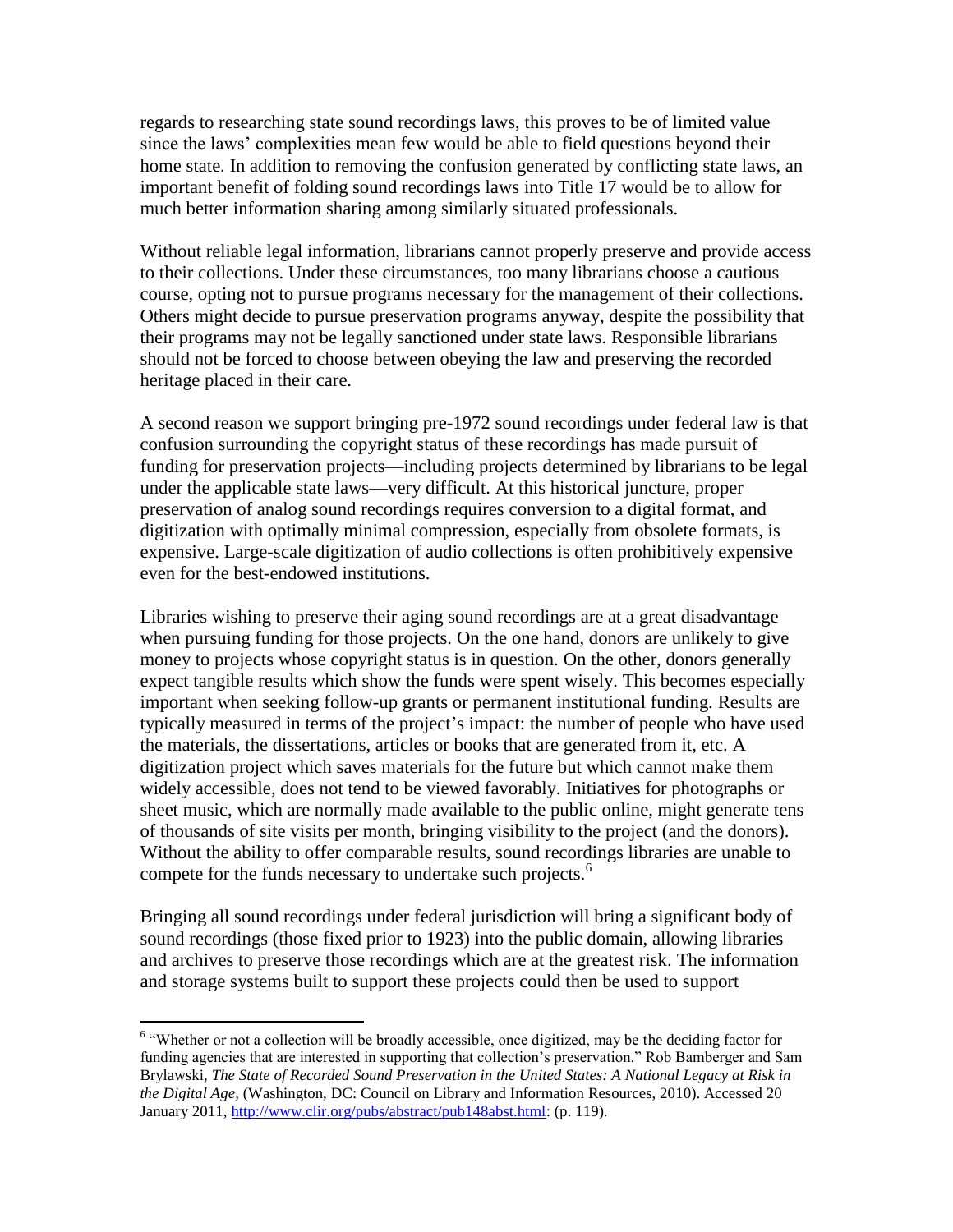preservation efforts for other obsolete formats, unique or deteriorating exemplars, unpublished recordings, or others as the law would allow.

Federal preemption of sound recordings laws would also allow libraries to make use of the exceptions and mitigations built-in to the law by Congress in large part to support the work of libraries. Most importantly, libraries would have access to fair use defenses and exemptions provided under §108. While at least one state court has recognized a common law fair use defense similar to that codified by §107, it is unclear whether courts in other jurisdictions will follow suit.<sup>7</sup>

Finally, we believe that sound recordings should be brought under federal law because this would constitute better law-making through alignment with relevant existing law. Sound recordings are functionally identical to other works currently subject to federal copyright with respect to degree of originality and creative effort required to produce them. As with audiovisual works, sound recordings often involve the work of many people in their creation. Like audiovisual works, sound recordings often contain multiple underlying works, each of which is subject to its own copyright protection. A record album such as "Sergeant Pepper's Lonely Hearts Club Band" is a compilation of works, and the copyright need not be any different from other, already-copyrighted compilations such as Maya Angelou's "Poetry for Young People." The Beatles' recording of "Yesterday" is fundamentally a derivative of the underlying musical work, one of many which have since been recorded. All the tools needed for protection of pre-1972 sound recordings already exist in Title 17. Indeed, Congress recognized that sound recordings do not require perpetual, state-level protection when it invoked preemption over post-1972 sound recordings.

While Congress specifically did not preempt pre-1972 sound recordings in the 1976 copyright act, their reasoning for not doing so remains puzzling after all these years. The House Report (No. 94-1476) states that Congress' chief concern was that preemption for sound recordings might "be read as abrogating the anti-piracy laws now existing in 29 states..." and that it would lead to a "resurgence of piracy of [pre-1972 sound recordings]." However, if this were the case, why did Congress apply copyright to sound recordings at all? Surely, piracy is not limited to pre-1972 sound recordings! While the House Report does not answer this question, we take the fact that they did so for some recordings as strong evidence that preemption would have been justified for all recordings.

In the very same report, Congress cites James Madison's opinion that the Constitution's copyright clause was added specifically to "promote national uniformity and to avoid the practical difficulties of determining and enforcing an author's rights under the differing laws and in the separate courts of the various States." Yet, in the act of not preempting sound recordings, it was taking an active step towards the "anachronistic, uncertain, impractical, and highly complicated dual system" they were explicitly trying to leave behind. We see no logical or policy-based reason why pre-1972 sound recordings deserve *sui generis* rules.

 $\overline{a}$ 7 See *EMI Records, Ltd., et al., v. Premise Media Corp.* 2008 NY Slip Op 33157(U)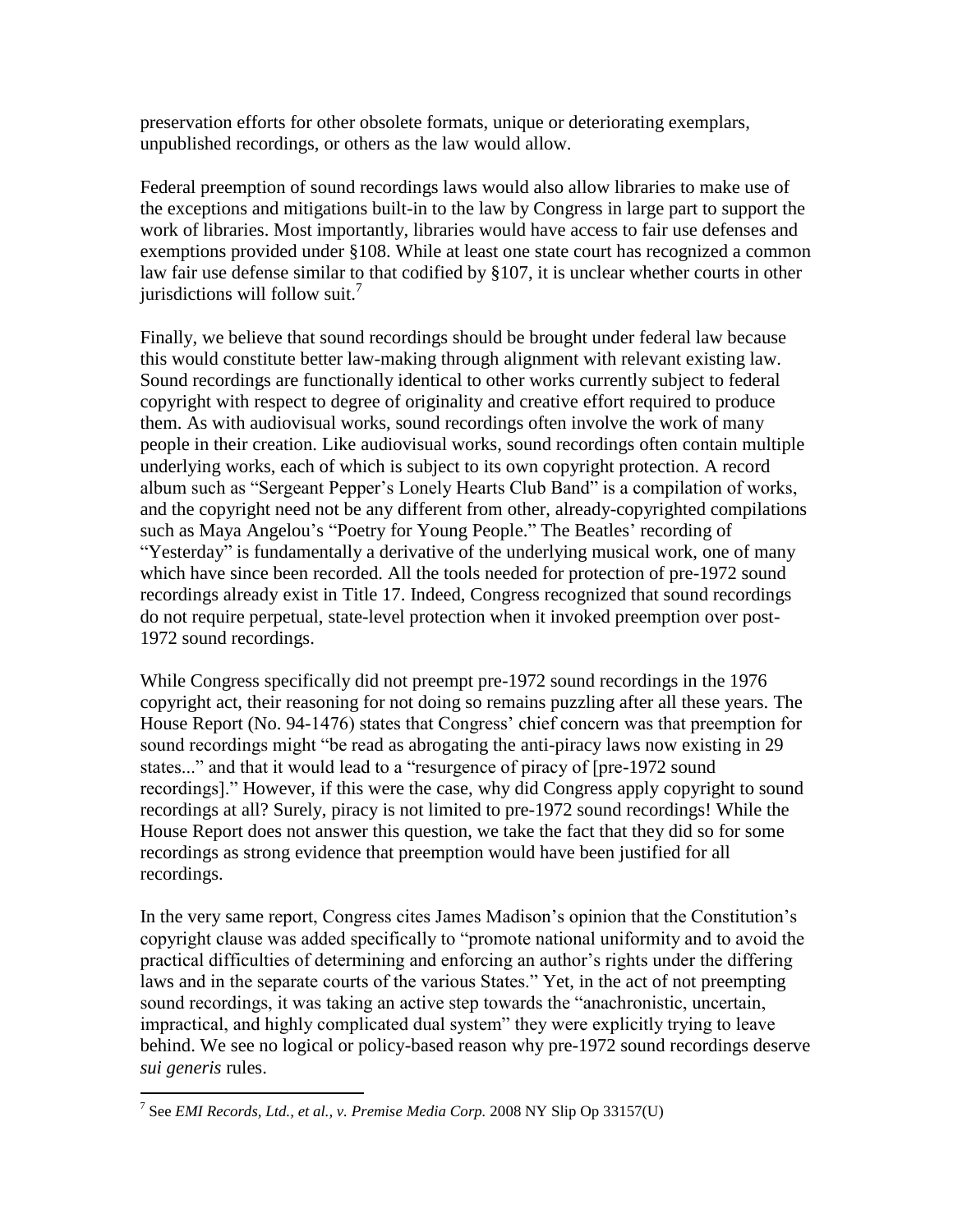### **Recommendations**

Specifically, we recommend:

- 1) striking 17 U.S.C. 301(c);
- 2) amending 17 U.S.C. 304 to provide for a 95-year copyright term for sound recordings fixed prior to February 15, 1972 but not before January 1, 1923;
- 3) amending 17 U.S.C. 108(h) to provide for preservation and scholarship activities by libraries and archives with respect to sound recordings in the last 45 years of their term; and
- 4) amending 17 U.S.C. 1201(1) and (2) to provide for a defense by employees or agents of nonprofit educational institutions, libraries, or archives acting within the scope of their employment for the purposes of circumventing technological protections on materials subject to §108(h) as amended.

Failing this recommendation, we recommend amending 17 U.S.C. 301(c) to provide partial federal preemption for libraries and archives for the purposes of §§107–110, and 504.

# **Specific Questions**

#### Preservation and Access

For more than a decade, it has been understood in the library world that "preservation is access, and access is preservation."<sup>8</sup> While we understand the Copyright Office's desire to separate the questions of access and preservation, the reality for librarians is that the two are fundamentally intertwined. To provide preservation for materials is to make them accessible, to allow them to be used by library patrons. By the same token, making items available to the public—providing access to them—is the only way in which preservation activities can be justified. Access generates interest, which results in further support for preservation. Preservation, in turn, makes materials safely available for the public to access. Because we regard access and preservation as inseparable, we are answering the similar questions under each category together.

1. *Do libraries and archives, which are beneficiaries of the limitations on exclusive rights in section 108 of the Copyright Act, currently treat pre-1972 sound recordings differently from those first fixed in 1972 or later ("copyrighted sound recordings") for purposes of preservation activities? Do educational institutions, museums, and other cultural institutions that are not beneficiaries of section 108 treat pre-1972 sound recordings any differently for these purposes?*

<sup>&</sup>lt;sup>8</sup> Patricia Battin, "From Preservation to Access: Paradigm for the Nineties," *IFLA Journal* 19 no. 4 (1993): p. 367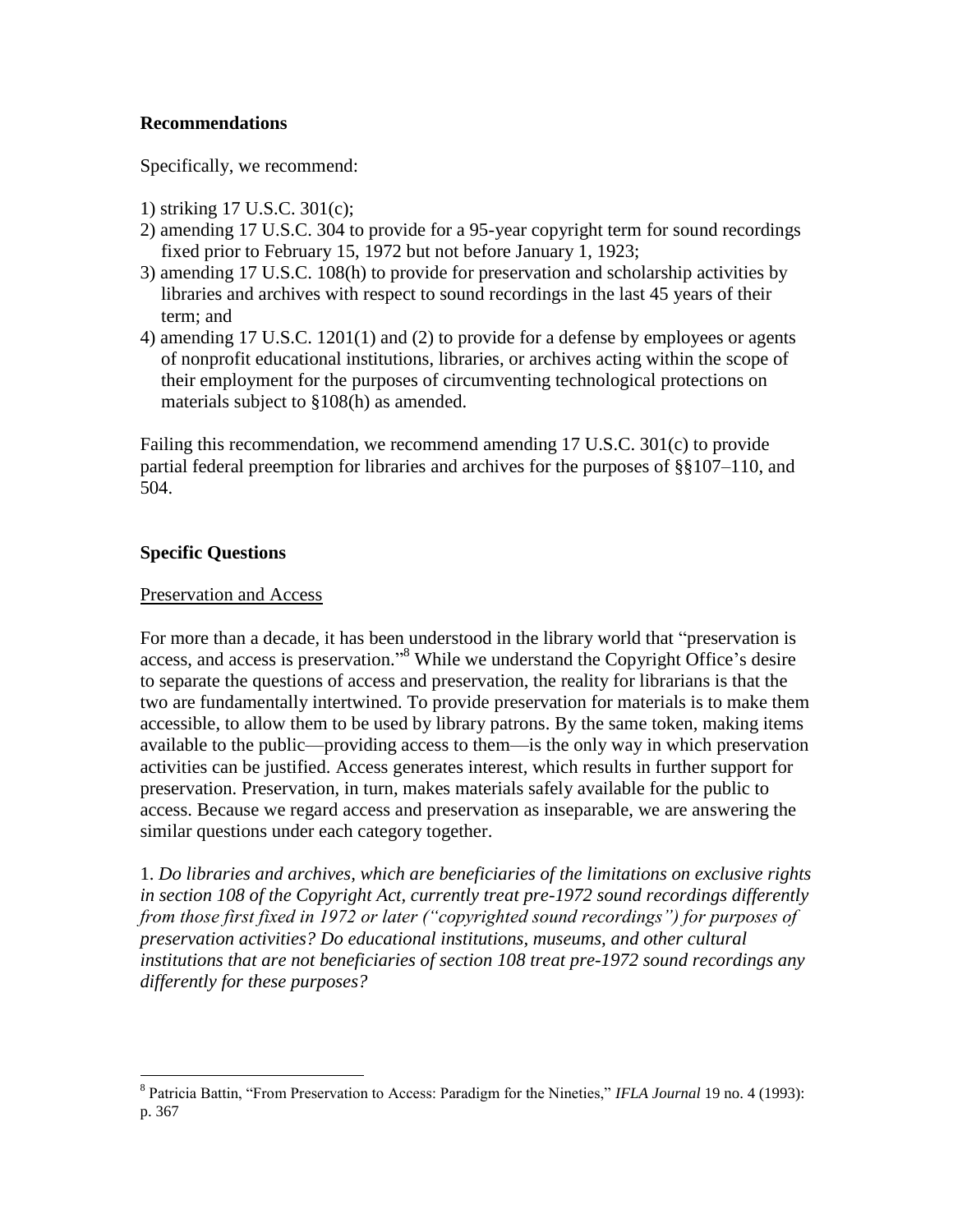3. *Do libraries and archives currently treat pre-1972 sound recordings differently from copyrighted sound recordings for purposes of providing access to those works? Do educational institutions, museums, and other cultural institutions treat them any differently?*

(Response to questions 1 and 3)

Most large-scale recordings preservation projects libraries might wish to pursue projects which are desperately needed in many libraries—would likely be aimed almost exclusively at pre-1972 recordings. Many of the recordings that are most in need of preservation are those which were fixed on obsolete formats such as cylinder records, shellac discs, 78 RPM discs, reel-to-reel tapes, etc. These, with the notable exception of Digital Audio Tape (DAT), were used during periods before 1972. As a result, while some libraries may consider the date of fixation when considering preservation activities under §108(c), in most cases this would not be an important consideration for preservation activities beyond isolated, single-item duplication. In the case of preservation copies made under §108(b), where, because of the nature of unpublished recordings, a library or archives is likely to be dealing with unique or very rare materials, it is more likely that systematic preservation for copyrighted sound recordings might be desirable. In this case, whether a library will treat the recordings differently varies by institution, though many institutions will treat all recordings the same, either because they do not know the law, or because complexities of the law make the administrative burden of doing otherwise too expensive or time-consuming. This often means taking the most conservative possible approach, with the result that such projects may not be undertaken.

2. *Would bringing pre-1972 sound recordings under federal law—without amending the current exceptions—affect preservation efforts with respect to those recordings? Would it improve the ability of libraries and archives to preserve these works; and if so, in what way? Would it improve the ability of educational institutions, museums, and other cultural institutions to preserve these works?*

4. *Would bringing pre-1972 sound recordings under federal law—without amending the current exceptions—affect the ability of such institutions to provide access to those recordings? Would it improve the ability of libraries and archives to make these works available to researchers and scholars; and if so, in what way? What about educational institutions, museums, and other cultural institutions?*

(Response to questions 2 and 4)

There is no question that bringing sound recordings under federal law would carry benefits for libraries' efforts to preserve and provide access to sound recordings.

Under our recommendation, pre-1923 sound recordings would immediately enter the public domain. This would give libraries the ability to safely begin preservation programs for these oldest of sound recordings and make those recordings available through online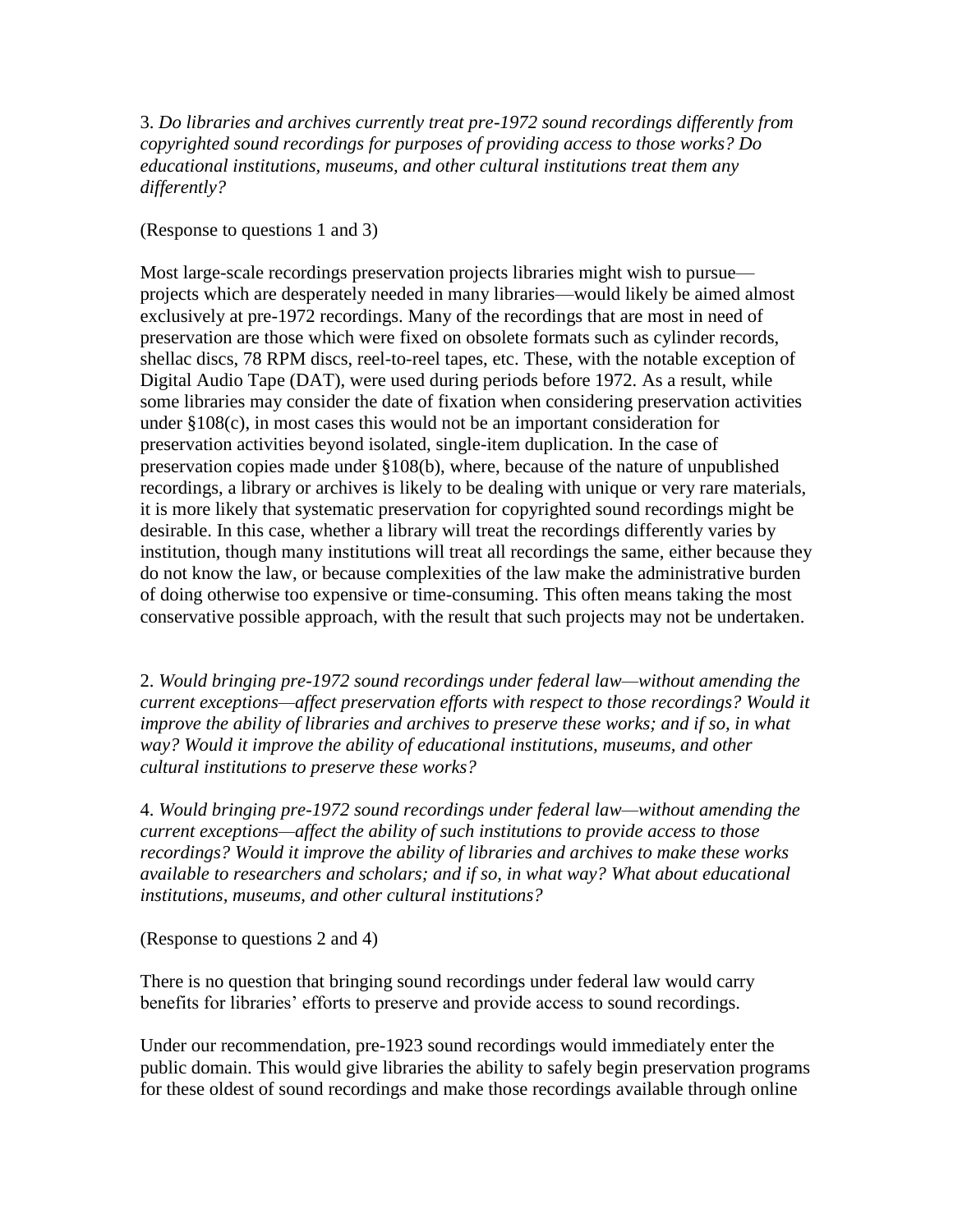programs such as those which have been created for photographs and other formats. In some cases, a library's collections of pre-1923 sound recordings may contain the last extant copies of the recordings in question (it is not uncommon for libraries to be called upon to supply copies of items for publishers which no longer have copies of one or more of their own works). There are already examples of such projects; however, in many cases these projects have been developed in spite of the possibility that doing so is illegal under the governing state laws. Librarians in these cases have been forced to choose between respecting the applicable laws and properly caring for their collections.

In the process of developing these digitization projects, libraries would develop the infrastructure necessary for large-scale audio preservation which could then be applied to collections of recordings which may be fair uses under §107 or otherwise authorized by law or copyright holders. Libraries would be able to compete for grant funds and institutional budgets to support these projects.

Currently, nearly all pre-1972 sound recordings are subject to state laws. Most states have enacted criminal and/or civil laws governing duplication of these recordings, and the statutory language of most of these implicitly requires a commercial use. Indeed, while interpretations of "commercial use" vary, it is possible that many of the applications for which libraries would wish to duplicate pre-1972 Sound Recordings may already be legal depending on the state in which the library is located. The requirement that a use be commercial in order to be proscribed, if defined explicitly, might even provide a more reliable tool for libraries than do current federal exceptions such as those in §§107–110. However, "commercial use" is rarely explicitly defined, with missteps carrying potentially severe penalties. This is complicated further by the confusion over which state's laws are applicable, and over which of that state's laws will apply: state common law for sound recordings may appear in any of a number of places, including laws governing misappropriation, anti-piracy, theft, and even right of publicity. The result is that, even in cases where they are aware that pre-1972 sound recordings are not subject to federal law, librarians or their legal counsel will shy away from uses which may otherwise be permitted. We believe that the considerable confusion surrounding state laws—including the inconsistency with which each state's laws treat sound recordings, and uncertainty over how "commercial use" will be interpreted by state courts overcomes any possible benefit to libraries under the current system.

5. *Currently one group of pre-1972 recordings does have federal copyright protection those of foreign origin whose copyrights were restored by law. (See the discussion of the URAA above.) ...Does the differing protection for this particular group of recordings lead to their broader use? Have you had any experience with trying to identify which pre-1972 sound recordings are (or may be) so protected? Please elaborate.*

While in theory libraries could benefit from being able to use this subset of pre-1972 sound recordings under federal law, the reality is that the exception to the law is not wellenough known or documented to benefit libraries in any meaningful way. For those libraries who know of this subset, researching an individual recording's copyright status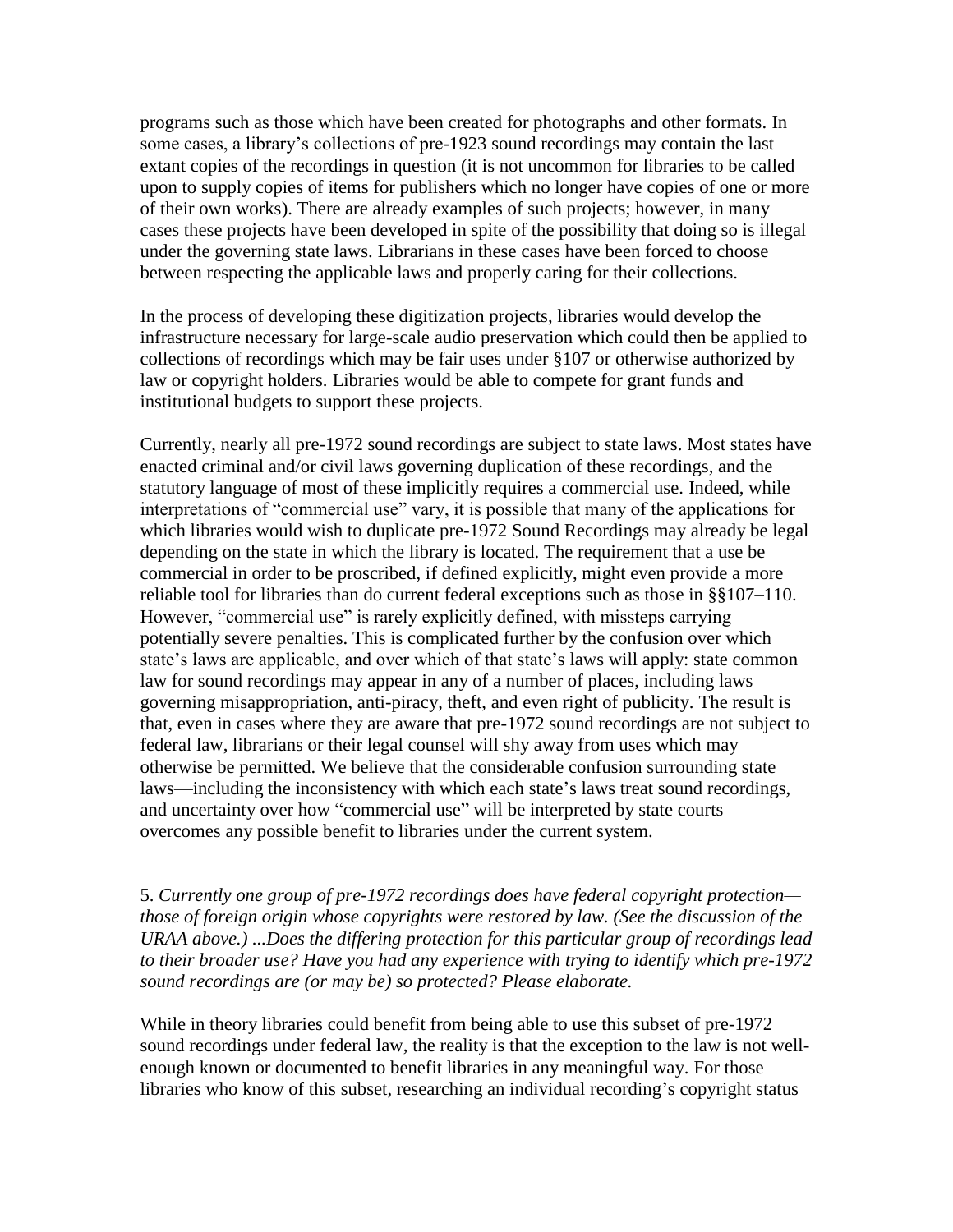under the URAA is both too time-consuming and too cumbersome to be practical except in isolated instances. So while libraries might legally take advantage of such recordings, practically it makes much more sense for most libraries to treat the recordings as they would all pre-1972 sound recordings. An exception might be a library collection which focuses on foreign-made sound recordings, when the collection could be determined, as a whole, to be subject to federal copyright under the URAA. In such cases, the library and its patrons might very well benefit from the collection's copyright status. However, we know of no examples where this has been the case.

6. *Are pre-1972 sound recordings currently being treated differently from copyrighted sound recordings when use is sought for educational purposes, including use in connection with the distance education exceptions in 17 U.S.C. 110(2)? Would bringing pre-1972 sound recordings under federal law affect the ability to make these works available for educational purposes; and if so, in what way?*

Some states do have exemptions for educational uses of pre-1972 sound recordings, but the language does not necessarily permit uses which would be allowed under §110(2) especially when distance education and streaming are involved. For example, the law in Montana includes an exception to copying sound recordings without the rights holder's consent with an intent to sell and distribute them: "Sections 30-13-141 through 30-13-147 do not apply to... any person who transfers a single copy of such sounds for *bona fide* educational purposes, provided that no person directly or indirectly derives any pecuniary gain from such transfer."<sup>9</sup> However, a strict reading of this law would preclude nearly every digital use. The nature of digital copying is such that it nearly always involves making several copies, even if only one is ever used at a given time, and any use for distance education would be impossible because transmission would create more copies still. Furthermore, the definition of "direct or indirect pecuniary gain" can be a moving target, with many possible interpretations. As a result, this statute would be difficult to apply or interpret, whereas the uses might be clearly permitted or prohibited in a comparable situation under §110(2) or §107.

As another example, the California Penal Code states that its criminal statute "does not apply to any not-for-profit educational institution or any federal or state governmental entity, if the institution or entity has as a primary purpose the advancement of the public's knowledge and the dissemination of information regarding America's musical cultural heritage.<sup>510</sup> However, it imposes significant burdens of public notice, such as the requirement to post notices in newspapers, which serves to discourage, rather than encourage, use of a recording for educational uses even after good faith efforts by the library have shown the recording to be unavailable in the marketplace. Meanwhile, as Jaszi has said, fair use may or may not be available as a defense under California common law, and there remain civil laws such as misappropriation, unfair competition, and right of privacy/publicity under which actions might be brought.<sup>11</sup> If brought under

<sup>9</sup> Mont. Code Ann., 30-13-146

 $^{10}$  Cal. Penal Code  $\S 653h(h)$ 

<sup>11</sup> Jaszi (2009), *supra* at 35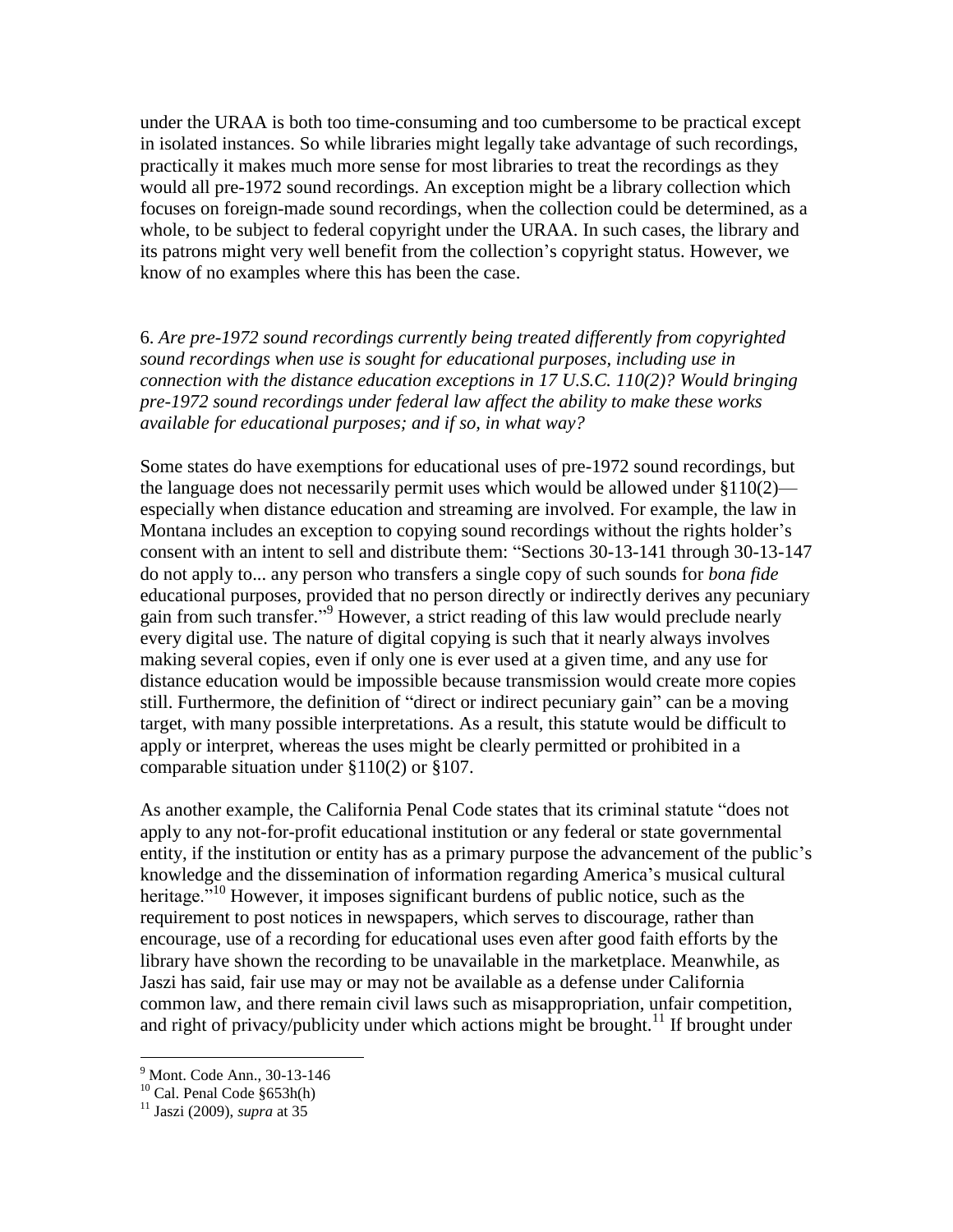federal law, libraries and archives in educational institutions, as well as their patrons, would benefit both from the added clarity and from the ability to make use of sound recordings for educational purposes, including distance education activities, by the availability of §§107 and 110.

7. *Do libraries and archives make published and unpublished recordings available on different terms? What about educational institutions, museums, and other cultural institutions? Are unpublished works protected by state common law copyright treated differently from unpublished works protected by federal copyright law? Would bringing pre-1972 sound recordings under federal law affect the ability to provide access to unpublished pre-1972 sound recordings?*

Owing to their nature as being either rare or unique, unpublished materials are normally handled on a different basis when providing access. These materials normally end up in libraries' "special collections" or archival repositories. Access to the physical items in library special collections and archives tends to be more restrictive, with the items normally not leaving the premises and often requiring special handling and supervision. In order to provide safe access to the information contained in items which are especially high-use, fragile, or valuable, a best practice among libraries is to make digital surrogates of the item and to make the surrogates available online. Incorporation of pre-1972 sound recordings would make possible similar efforts for these recordings.

In addition to unpublished special collections and archival holdings, many college and university music libraries contain unpublished, institutionally-produced recordings of student recitals and concerts, and many of these were recorded prior to February 15, 1972. Many, though not all music libraries provide access to these recordings on similar terms as published recordings. However, unless there are formal license agreements or institutional policies in place for such events to be recorded and deposited in a music library, the legal justification for libraries providing access to these materials can be vague. In such cases, placing the pre-1972 sound recordings under federal copyright protection would provide more uniformity and consistency, and would open the possibility of providing access under exceptions such as those identified in §§107–110.

#### Value of the Recordings.

8. *Are there commercially valuable sound recordings first fixed before 1923 (e.g., that would be in the public domain if the ordinary federal term of protection applied) that would be adversely affected? Please describe these recordings, including whether or not they are currently under commercial exploitation (and if not, why not) and elaborate on the nature and extent of their commercial value.*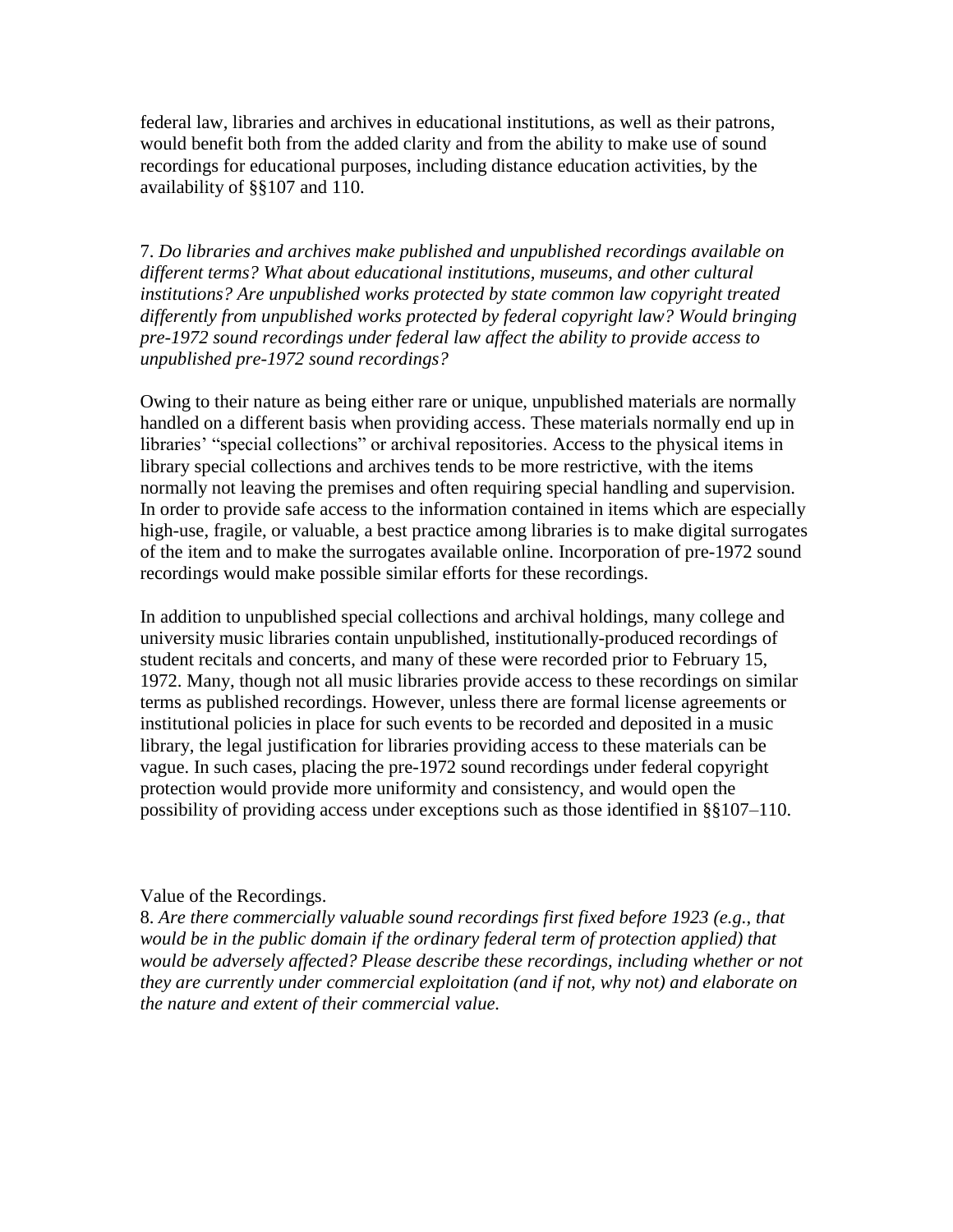9. *Are there commercially valuable sound recordings first fixed from 1923-1940 that would be adversely affected? Please describe these recordings, including whether or not they are currently under commercial exploitation (and if not, why not) and elaborate on the nature and extent of their commercial value.*

10. *With regard to commercial recordings first fixed after 1940: What is the likely commercial impact of bringing these works under federal copyright law?*

(Response to Questions 8–10)

The commercial value of the recording and the commercial value to the current copyright holder are not the same thing. A copyright holder may, for lack of interest or knowledge, fail to exploit a work to its full commercial value. In such a case, the value to the owner would be less than the value of the recording. A measure of the commercial value of the recording should include not only the revenue it brings to the copyright holder, but all potential revenue that it could command. That value can change as the consumer base grows or shrinks, or as its interests change.

According to the 2005 study conducted by Tim Brooks for the National Recordings Preservation Board, among recordings published prior to 1920, the percentage of recordings reissued by the rights holder "approaches zero."<sup>12</sup> After 1920 the percentage increases somewhat, but still remains at or below 15 percent through  $1939$ .<sup>13</sup> Brooks' report suggests strongly that while there is value to the recordings, that value is not being exploited by the rights holders because they have little or no commercial incentive to do so. As a result, those recordings are often difficult or impossible for library patrons to access. At the same time, while the copyright holders' "real-world incentives" to reissue early sound recordings are limited, there exists a proven demand for the recordings, which has been successfully exploited by third parties overseas. $^{14}$ 

While it is unlikely that bringing pre-1923 recordings into the public domain will add commercial value to the recording for the current copyright holder, Brooks' study suggests that it also is not likely to take value away, since all but a small fraction of the recordings are essentially abandoned. However, it is very likely that bringing these recordings into the public domain will bring value to the recordings themselves as third parties in niche markets issue new releases of the recordings. This comes with an accompanying benefit to researchers and scholars, and to the public at large.

For recordings published after 1923, libraries' use of sound recordings under federal law is unlikely to have any negative impact on the value of the recording to the copyright holder. Libraries' use of recordings under federal law would be subject to the many safeguards already in place which provide very strong protections to the copyright holder

<sup>12</sup> Tim Brooks, *Survey of Reissues of U.S. Recordings*, (Washington, DC: Council on Library and Information Resources, 2005). Accessed 20 January 2011,

[http://www.clir.org/pubs/reports/pub133/contents.html:](http://www.clir.org/pubs/reports/pub133/contents.html) p.13.  $^{13}$  Id. at 7.

<sup>&</sup>lt;sup>14</sup> Id. at 14.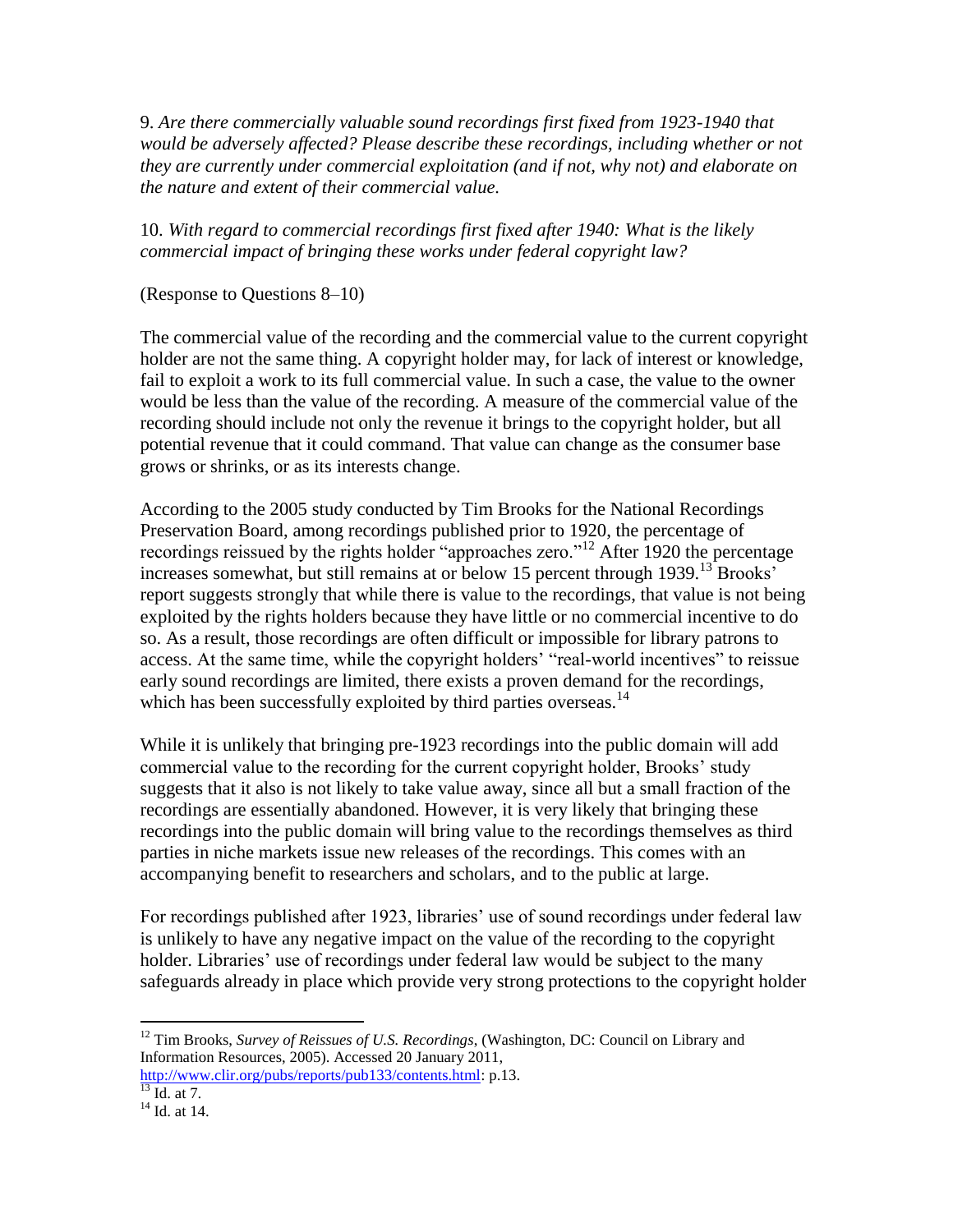(protections which, as the Copyright Office has noted in the NOI, are in some ways stronger than comparable state laws). Any fair use made of the materials would have to be either sufficiently transformative, sufficiently trivial to the existing market for the recording, or both, to be considered non-infringing.

In addition, libraries' ability to safely preserve all pre-1972 sound recordings would bring more access to more recordings by scholars and enthusiasts of recorded music. It is likely that, as a direct result of greater library preservation/access efforts, new interest would be generated in older recordings, many of which have been forgotten or have long since lost the attention of their copyright owner. The increased scholarship could well lead to revived commercial interest in recordings and more re-issues available to the public. We take the position that bringing pre-1972 sound recordings under federal law best satisfies the Constitutional goals of copyright by insuring that as many lawfully-made recordings as possible are available to the public, whether it be through the marketplace or in libraries. Doing so can do no harm to the commercial viability of a recording; indeed, in some cases it may be beneficial by fostering renewed interest and demand.

# 14. *Does the uncertainty of different regimes under state law make it less practical for rights holders to bring suit under state law? Are you aware of any infringement suits concerning pre-1972 sound recordings brought in the past 10 years?*

The case of *EMI Records, Ltd., et al., v. Premise Media Corp* is instructive in that it is the first and only case we know of where a court has found the existence of a common law fair use defense under a state law.<sup>15</sup> Prior to this case it was not clear whether such a defense could be brought at all; however, the ruling in *EMI*, by its exceptional nature, demonstrates the uncertainty faced by those who wish to make a fair use of a recording. This case, though it has not been challenged, is not binding even in the state of New York. And though most states have followed New York's lead in the creation of sound recordings laws, there is no certainty that their courts would accept the ruling in *EMI*, which relied heavily on the state's own common as well as statutory law. While this does not directly address the question of the difficulty in bringing suit under state law (libraries are unlikely to be plaintiffs in such a lawsuit), it does speak to the difficulty in predicting a defense. Without the ability to predict one's defenses, risk management decisions become either impossible or skewed toward the overly-cautious.

<sup>15</sup> *EMI v. Premise Media*, *supra.*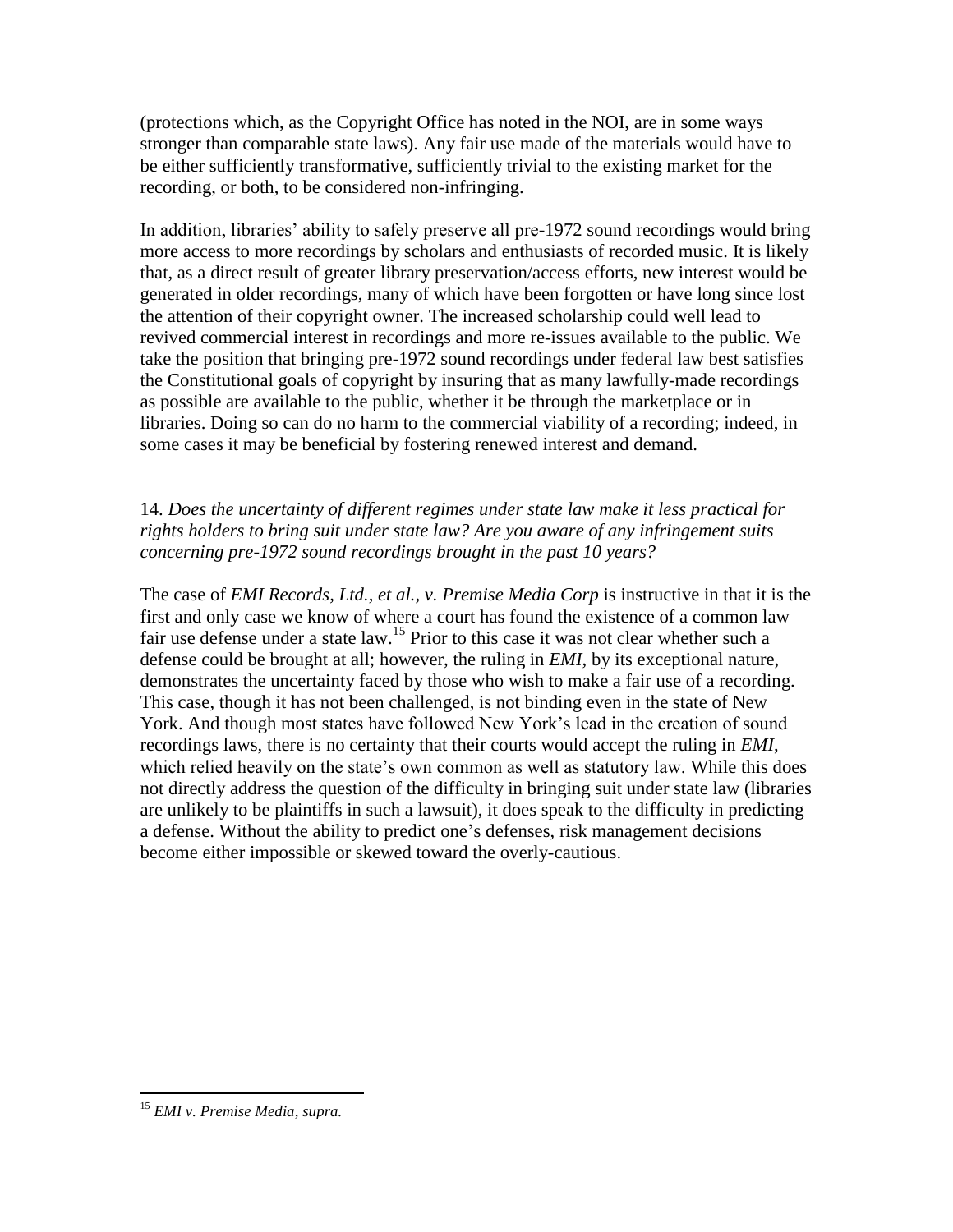#### Term of Protection.

21. *If pre-1972 sound recordings are brought under federal copyright law, should the basic term of protection be the same as for other works—i.e., for the life of the author plus 70 years or, in the case of anonymous and pseudonymous works and works made for hire, for a term of 95 years from the year of its first publication, or a term of 120 years from the year of its creation, whichever expires first? Can different treatment for pre-1972 sound recordings be justified?*

If post-1923/pre-1972 sound recordings were brought under federal law, the appropriate copyright term would be a fixed term of 95 years. One of the primary benefits of incorporating pre-1972 sound recordings into federal law is the unification of copyright term lengths. However, this is made complicated by the fact that copyright terms have changed since 1972. All currently copyrighted works published prior to 1978 were copyrighted under the 1909 Copyright Act (as amended), and Congress incorporated those terms in §304, allowing a maximum copyright term of 95 years regardless of whether the work was made for hire. The copyright term under the 1976 Copyright Act (as amended) includes the possibility of a term of 70 years *post mortem auctoris* for works not made for hire.

While it may be tempting to apply the terms specified in §302(a) to pre-1972 sound recordings, this would be problematic by being both contradictory and unfair. The current term for single and joint authors was not available to other works copyrighted under the 1909 Copyright Act, and so pre-1972 sound recordings should be no different. If pre-1972 sound recordings not made for hire were given a copyright term of 70 years *p.m.a.*, it would cause disparity in term lengths between sound recordings and non-sound works with similar circumstances. In some cases, the copyright term for sound recordings would outlast those of other comparable works (which, admittedly, is functionally the case now), while in other cases the sound recording's copyright would be shorter. For example, if §302(a) applied to pre-1972 sound recordings, the copyright term for a book published in 1935 whose author died in 1940 would be 95 years, while a sound recording from the same date and author would have only a 75-year term. On the other hand, a recording published in 1950, whose author is still living, would have a copyright term of at least 130 years, expiring not before 2080, while the comparable musical work would have a 95-year term, expiring on Jan. 1, 2046. In addition to being unfair, the assignment of differing terms to comparable works would increase confusion and lose many benefits of harmonization.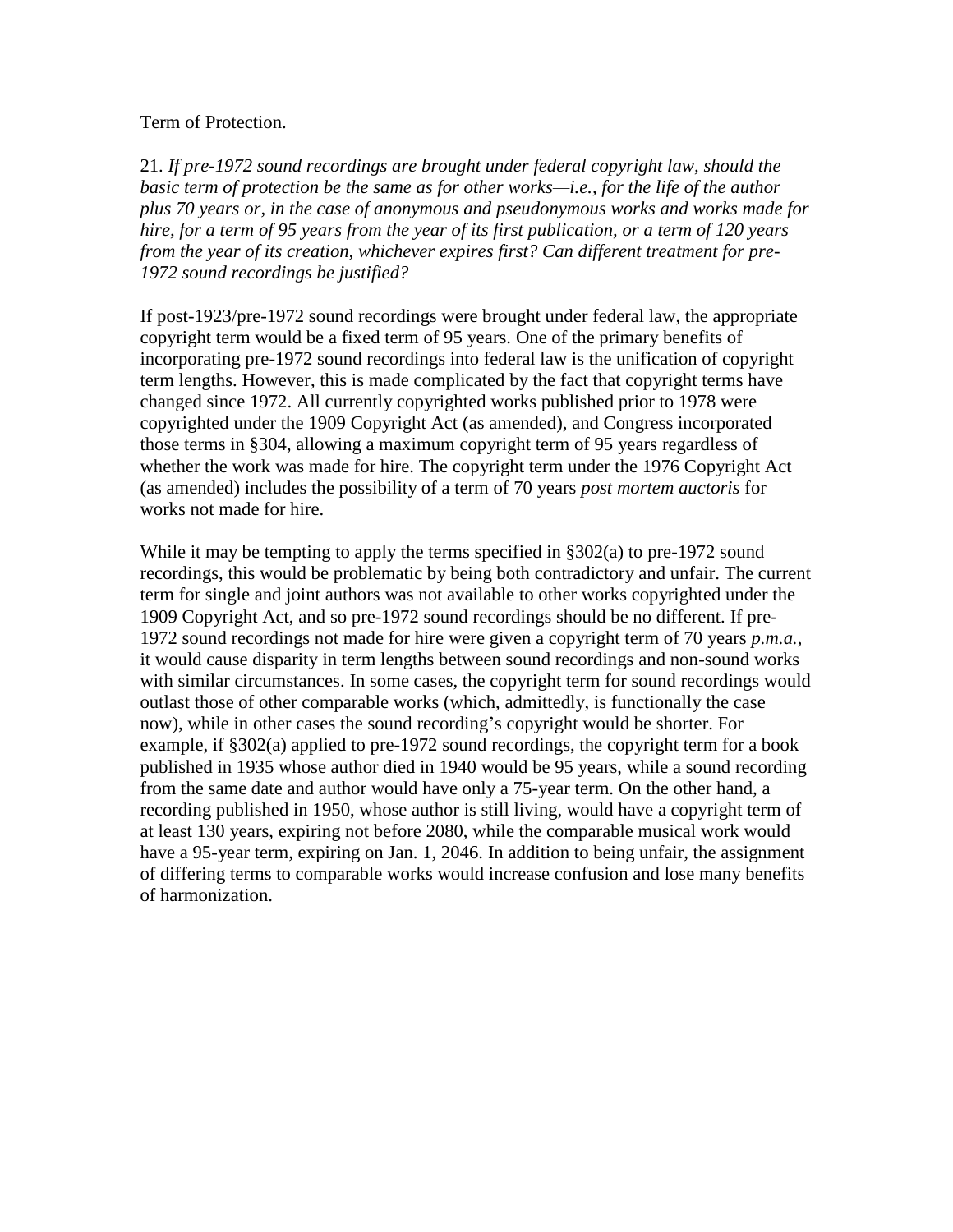Sound recordings have already been subjected to retroactive limitation of copyright term, so what we propose would not be without precedent. Prior to the 1976 Copyright Act, pre-1972 sound recordings enjoyed a truly perpetual copyright term. No state that we know of had enacted any limitation on the copyright term of sound recordings.<sup>16</sup> Congress specifically ended that perpetual copyright by indicating that pre-1972 sound recordings would enter the public domain in 2067, and they clearly chose 2067 (as amended by the *Copyright Term Extension Act*) because it ensured a minimum 95-year term for all such recordings. According to the House Report, Congress' intent with its special clause for unpublished materials in  $\S 303$  was to "fix a 'reasonable period'" for the purpose of works which would otherwise be deprived of such. Evidently, by fixing the date of preemption to ensure a minimum of 95 years, Congress has already determined that a 95-year term would comply with the requirements of due process. We see no reason why a longer term can be justified.

22. ...*If pre-1972 sound recordings were brought under federal copyright law, should a similar provision be made for those recordings that otherwise would have little or no opportunity for federal copyright protection? If so, what would be a "reasonable period" in this context, and why? If not, would the legislation encounter constitutional problems (e.g., due process, or Takings Clause issues)?*

Congress was correct to be concerned about the application of ordinary statutory terms to unpublished works, because of the potential for unfairly shortened terms. However, while there may well have been a valid concern about violating due process in incorporation of unpublished materials, the present case is materially different in that all such recordings will already have enjoyed significant protection under state law. While it is true that, under our proposal, sound recordings published prior to 1923 would have no opportunity to enjoy federal copyright protection, we argue that protection under state and common law has, with rare exception, been at least as restrictive as federal law, and so can be considered equivalent for the purposes of calculating copyright terms. It would be absurd to argue that, despite having been subject to state law for 100 years, a recording ought to be granted an additional term of coverage if incorporated because otherwise it would never have had the opportunity to enjoy *federal* copyright protection. If sound recordings were incorporated into federal law, with no additional protection, in no case will creators have enjoyed exclusive rights to their creations for less than 87 years.

We see no reason why additional protection should be needed for pre-1923 sound recordings, though in this case the takings issue is admittedly less clear, since recordings published between 1915 and 1923 could receive a slightly shorter term depending on the effective date of the legislation. Indeed, allowing a 95-year term for all recordings might

 $16$  Some states have enacted laws formally ending copyright terms in 2067 in order to comply with federal preemption; however, none that we know of did so prior to the 1976 copyright act. California currently terminates its protection in 2047. Cal. Civ. Code §980(a)(2). This law, having been passed in order to formally comply with federal preemption, was passed prior to the Copyright Term Extension Act when 2047 was also the date of federal preemption. It is highly likely that the California Legislature will amend its law to reflect the current date of preemption well in advance of 2047. We know of no other states whose terms end prior to 2067.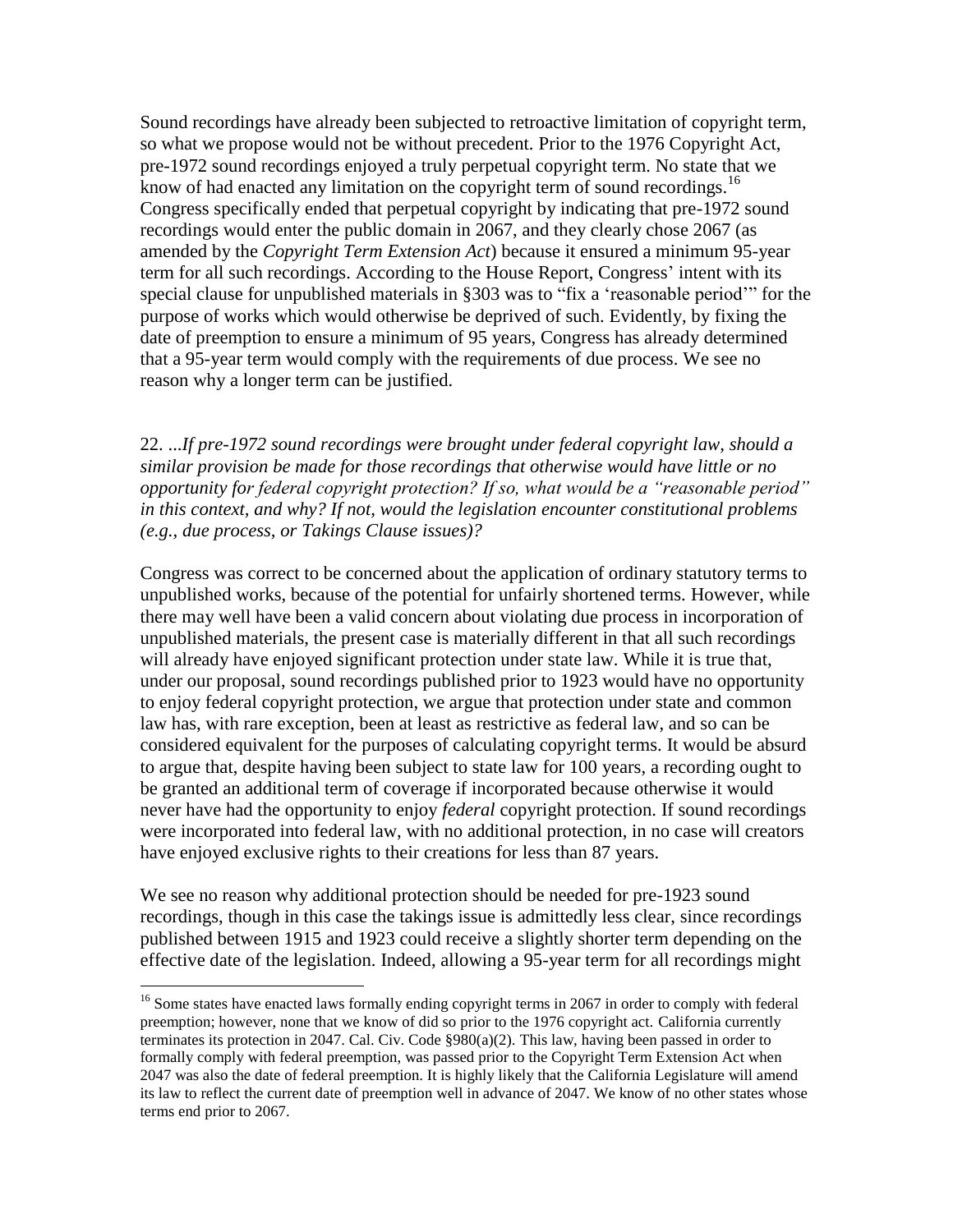well make things simpler and cleaner. However, for purposes of consistency with the rest of the law, we favor maintaining 1923 as the date prior to which all works are in the public domain, and believe that it would pass constitutional muster. The Fifth Amendment's requirement of just compensation for takings requires that there be a commercial value to the property being taken. The vast majority of these recordings, as demonstrated by Brooks (2005), are commercially unexploited, and so any harm to the original owners would be *de minimis*. At the same time, as we have discussed elsewhere, the value to the public—in the creation of a body of public domain recordings—would be enormous.

Furthermore, while it is not essential to our argument, it is important to remember the constitutional purpose of copyright when considering the question of incorporation. Federal copyright did not exist for sound recordings prior to 1972, and so a copyright term extending to 2067 clearly was not an important incentive for creation of the recording in the first place. Copyright is different from other property rights in that it is not a natural right, but one that is granted by Congress at its discretion. Harmonizing laws governing copyright terms which were already retroactively granted, and which therefore serve no function in "[promoting] the progress of science and the useful arts," should be well within the boundaries of the Fifth Amendment.

#### Increasing the Availability of Pre-1972 Sound Recordings.

23*. If the requirements of due process make necessary some minimum period of protection, are there exceptions that might be adopted to make those recordings that have no commercial value available for use sooner? For example, would it be worthwhile to consider amending 17 U.S.C. 108(h) to allow broader use on the terms of that provision throughout any such "minimum period?" Do libraries and archives rely on this provision to make older copyrighted works available? If not, why not?*

We recommend amending 17 U.S.C. 108(h) to allow for broader use by libraries and archives. Based on our recommended fixed 95-year term for pre-1972 sound recordings, we recommend amending §108(h) to include sound recordings that are in the last 45 years of their copyright term.

Different rules for sound recordings under §108(h) are justified by the fact that sound recordings, unlike paper-based manifestations of works, are made on notoriously fragile media. Analog materials deteriorate every time they are played; digital materials retain their data integrity perfectly, but are stored on materials with much shorter life-spans than their analog counterparts. In both cases, the materials may need preservation long before they reach obsolescence as it is defined in §108(c). For example, a library may have copies of 33rpm vinyl recordings from the 1950s which, though in pristine condition, may be in dire need of preservation due to their rarity. Such recordings would not qualify as "damaged, deteriorating, lost, stolen or...obsolete," but would still be quite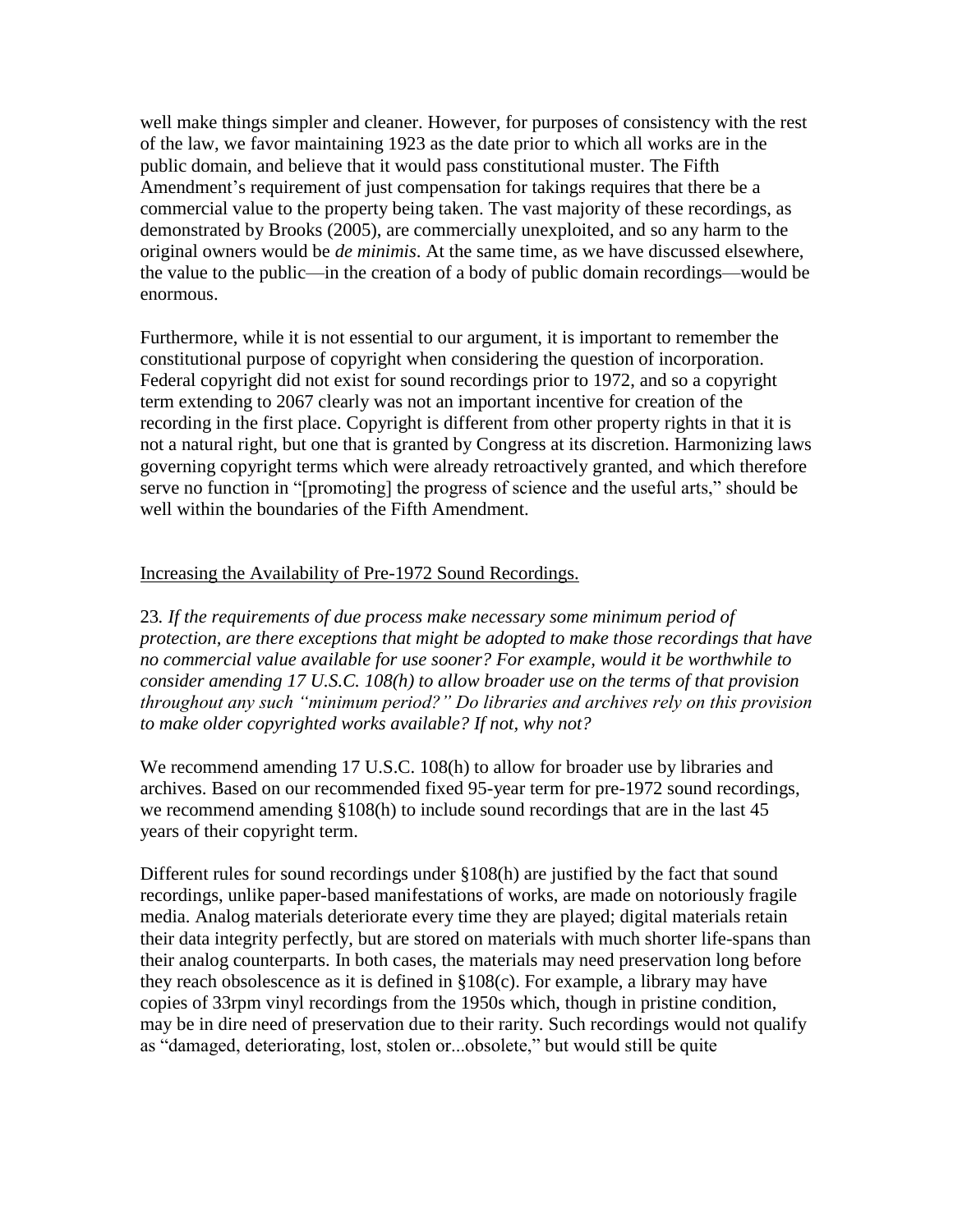vulnerable.<sup>17</sup> If such a recording were not commercially exploited as specified in §108(h), then, under the amended §108(h), libraries would be able to take steps necessary to ensure the recording's survival. Importantly, this would also allow libraries to make the recordings widely accessible, without the restrictions on digital copies found in  $§108(b)(2)$  and  $§108(c)(2)$ . As we have discussed, wide access is crucial to securing support for preservation.

As a result of the shortened life spans, the need for preservation begins much earlier in the life of a sound recording. While a print object may be expected to survive considerably longer than 95 years without extraordinary measures, this is not necessarily true for sound recordings. As long as a recording is being commercially exploited, it is likely that the copyright owner is taking the necessary steps to insure that it will continue to remain viable. However, if a commercial recording is no longer being exploited on the market, we believe that libraries should be able to take necessary steps to ensure that the recording does not disappear.

We believe a 45 year transition term is justified by the fact that this would, in some ways, harmonize our sound recordings term with those of other WIPO countries. The copyright term for sound recordings in the United Kingdom, for example, is 50 years. By providing for limited exceptions for libraries and archives in the last 45 years of a sound recordings term, we would synchronize more closely with our treaty partners without the need to take the troublesome and very difficult step of shortening terms for sound recordings.

# Partial Incorporation

26. *The possibility of bringing pre-1972 sound recordings under federal law only for limited purposes has been raised. For example, some stakeholders seek to ensure that whether or not pre-1972 sound recordings receive federal copyright protection, they are in any event subject to the fair use doctrine and the library and archives exceptions found in sections 107 and 108, respectively, of the Copyright Act. Others would like to subject pre-1972 sound recordings to the section 114 statutory license, but otherwise keep them within the protection of state law rather than federal copyright law. Is it legally possible to bring sound recordings under federal law for such limited purposes? For example, can (and should) there be a federal exception (such as fair use) without an underlying federal right? Can (and should) works that do not enjoy federal statutory copyright protection nevertheless be subject to statutory licensing under the federal copyright law? What would be the advantages or disadvantages of such proposals?*

One of the very important benefits of incorporation is the ability of libraries and archives to avail themselves of the various exceptions built into federal law, such as those found in sections 107–110. We are very concerned that libraries and archives be able to make use

 $\overline{a}$  $17$  This would not preclude copying under §107; however, as we have discussed, there is no certainty that fair use is available under current law. Due to the uncertainty which stills surrounds fair use, we would prefer to see this provision made explicit in §108.